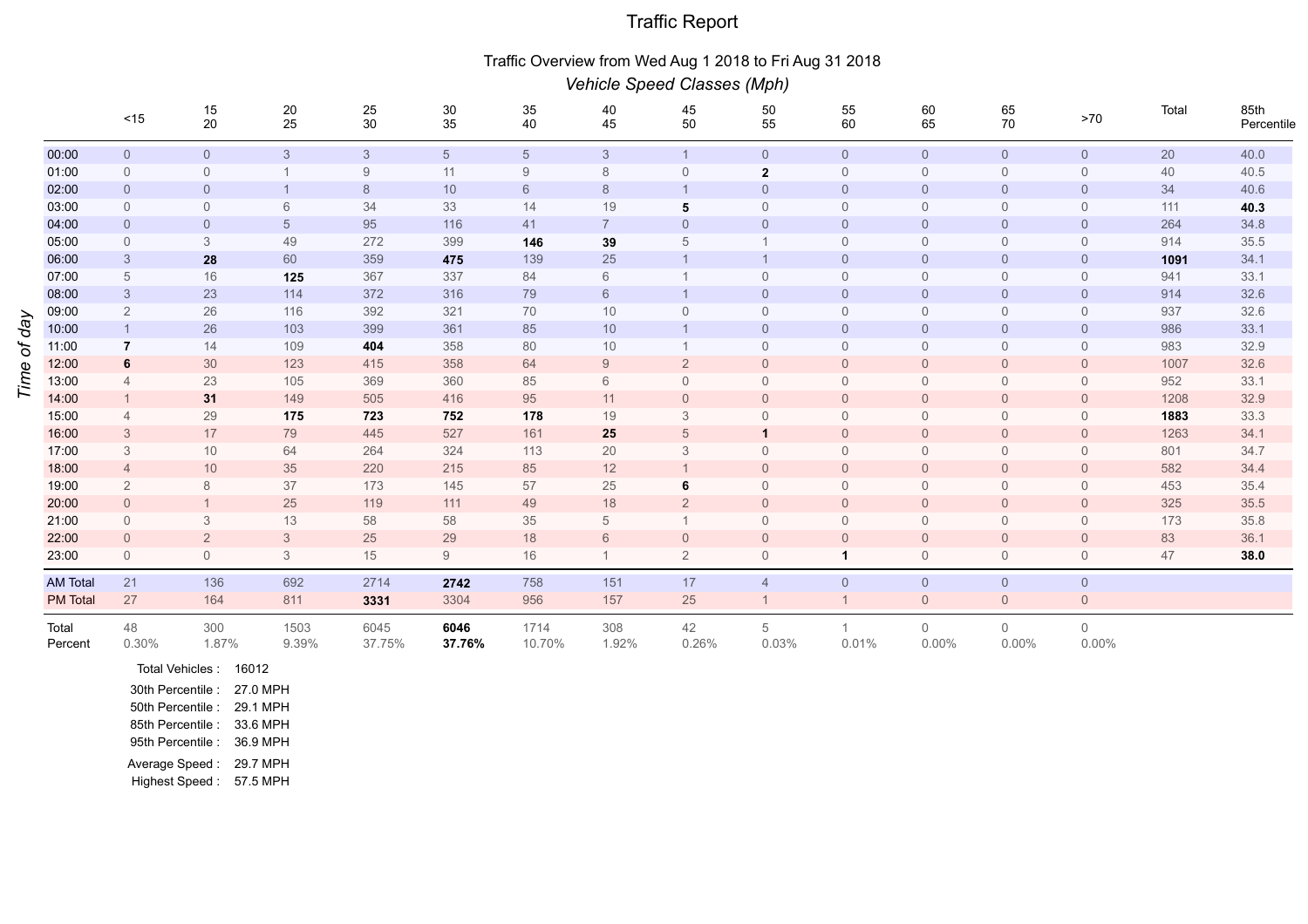Vehicle Counts By Hour Traffic Overview from Wed Aug 1 2018 to Fri Aug 31 2018 (60 Minute Resolution)

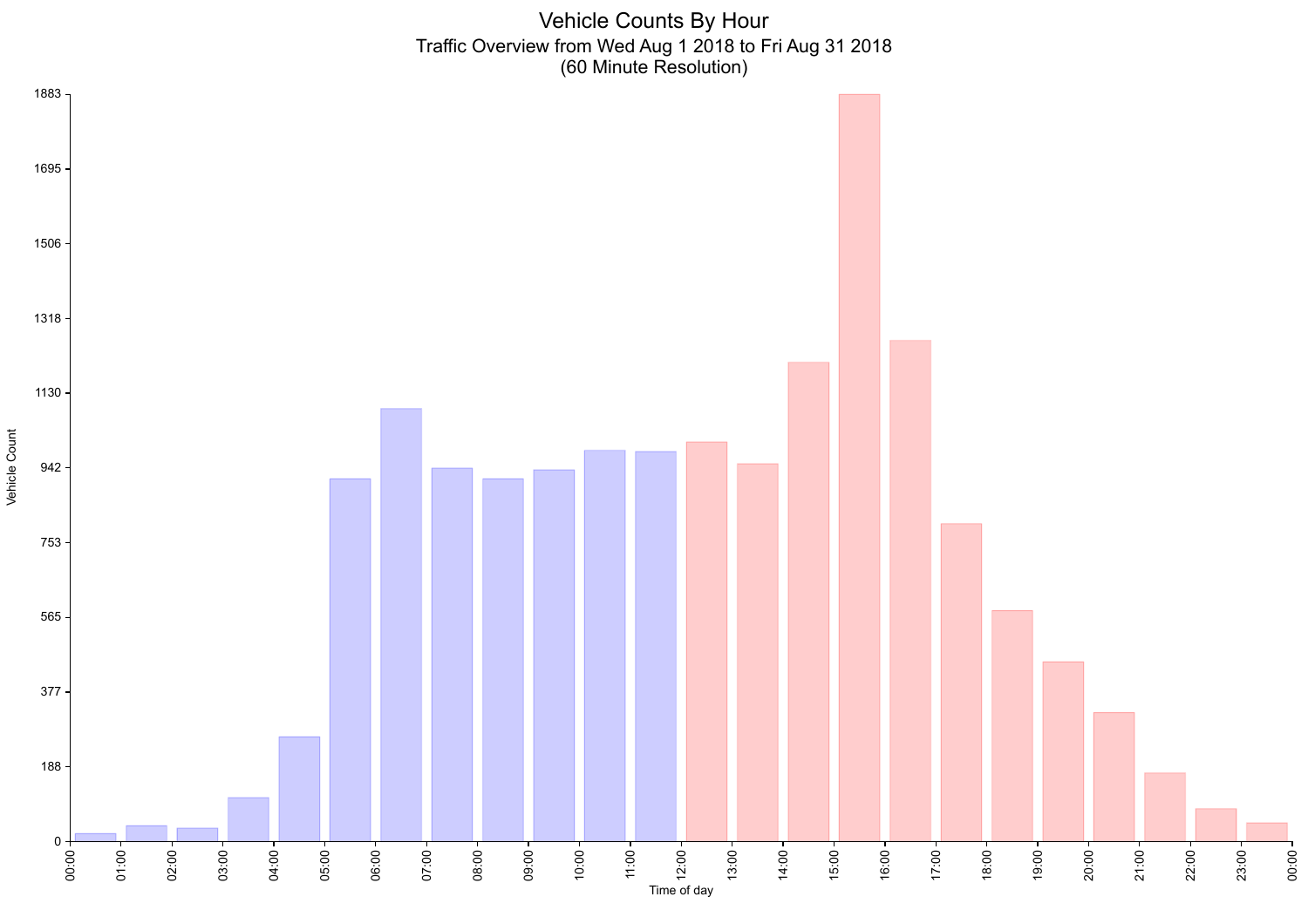## Vehicle Counts By Speed Class Traffic Overview from Wed Aug 1 2018 to Fri Aug 31 2018



Speed Classes (Mph)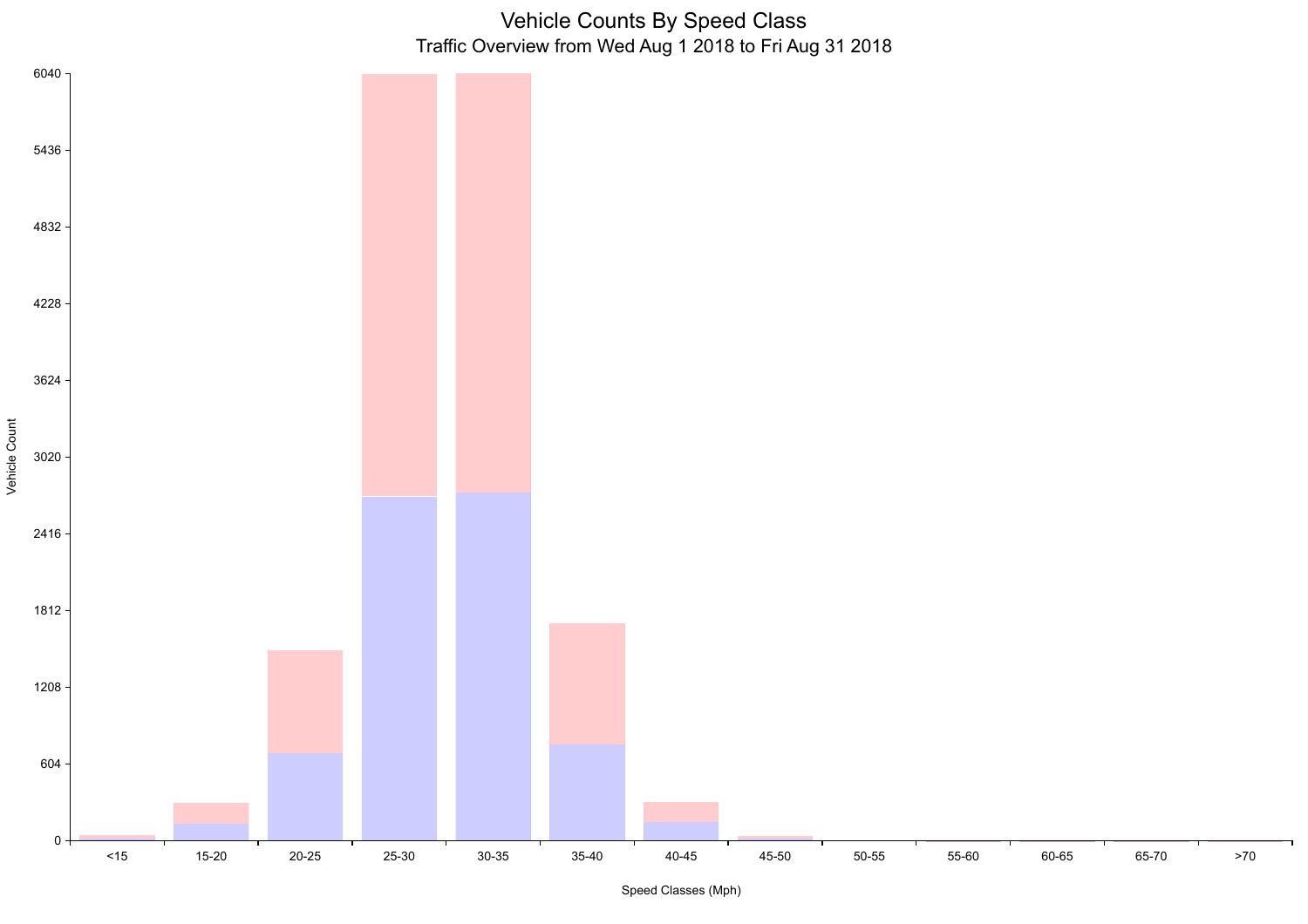Average Speed By Hour Traffic Overview from Wed Aug 1 2018 to Fri Aug 31 2018 (60 Minute Resolution)